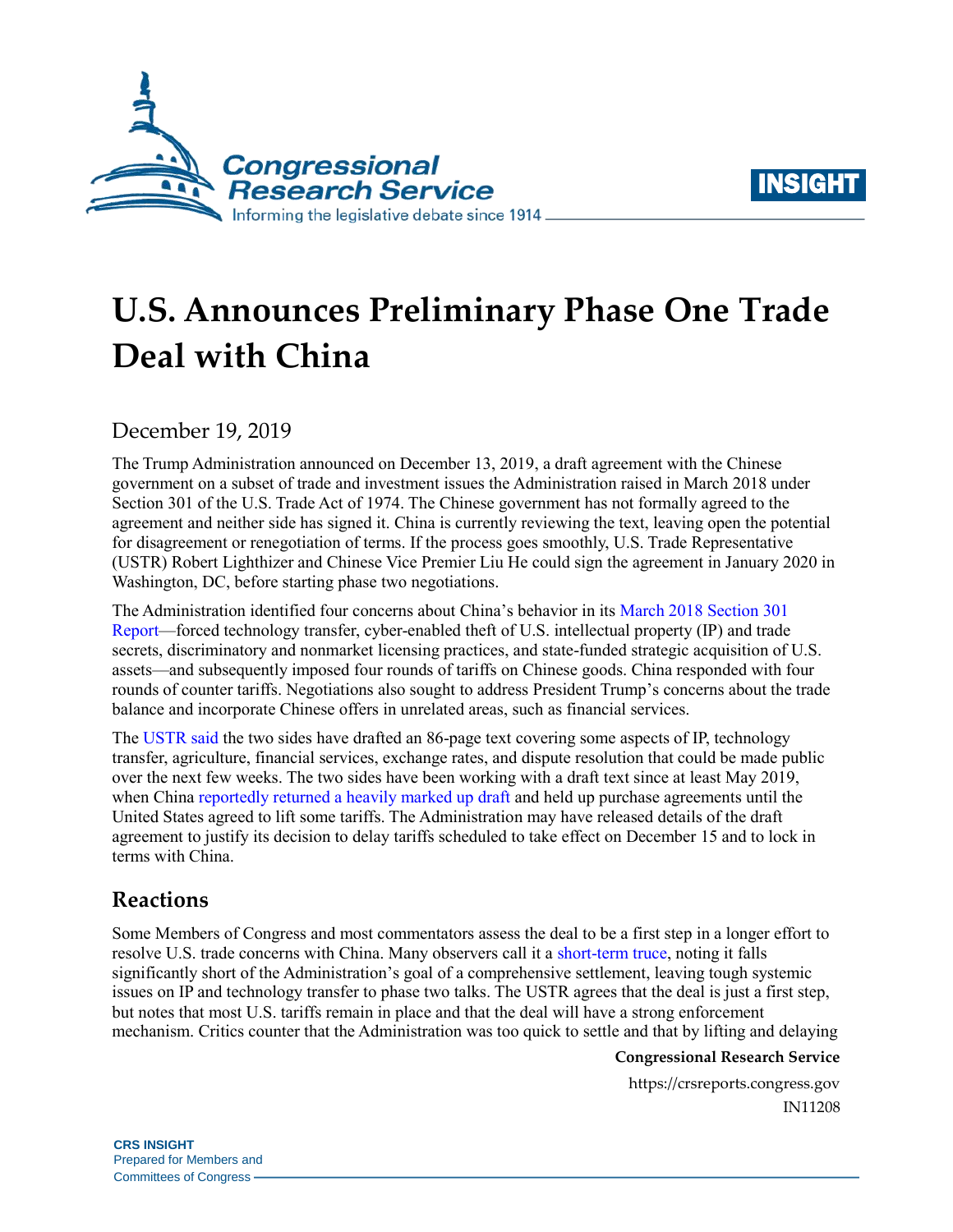some tariffs, it may have lost leverage. They see the Administration as responding to pressure to keep China relations stable and the U.S. economy on solid footing ahead of the U.S. presidential election in November. U.S. firms, especially smaller companies, facing tariffs that remain in place are still concerned about the effects on their businesses. Others note that China's promise to buy an additional \$16 billion in U.S. agriculture in the deal's first year is well below the U.S. target of \$25 billion. Beijing also has preserved space for China to implement its industrial policies in strategic sectors of concern to the United States. Critics argue the timing gives China credit for purchases of U.S. products it would have likely made anyway in areas such as pork, to address shortages ahead of the Chinese lunar new-year in late January, and stem inflationary pressures.

## **Key Details and Issues to Watch**

**Tariffs.** The United States agreed to delay tariffs scheduled to take effect December 15, 2019, that would have affected approximately \$160 billion worth of imports from China, particularly consumer electronics. For U.S. tariffs enacted on September 1, 2019, the deal cuts the tariff rate from 15% to 7.5%. The remaining U.S. tariffs enacted since March 2018 will remain in effect. According to [a December 15](http://gss.mof.gov.cn/zhengwuxinxi/zhengcefabu/201912/t20191215_3441954.html)  [announcement](http://gss.mof.gov.cn/zhengwuxinxi/zhengcefabu/201912/t20191215_3441954.html) by China's State Council Tariff Commission, China has agreed not to proceed with its own scheduled December tariff increases [\(Appendix II\)](http://gss.mof.gov.cn/zhengwuxinxi/zhengcefabu/201908/P020190823604939266141.pdf) and will extend exemptions for autos, auto parts and some pork and soybean imports it announced in September; earlier tariffs, including tariffs China implemented on September 1 [\(Appendix I\)](http://gss.mof.gov.cn/zhengwuxinxi/zhengcefabu/201908/P020190823604938915640.pdf), remain in effect. Some question whether the deal will be enough to reassure business and [supply chains that have been diversifying](https://www.cnbc.com/2019/09/01/trump-ordered-us-firms-to-ditch-china-but-many-already-have.html) in the wake of tariffs.

**Purchases.** China committed to purchase an additional \$200 billion of U.S. agriculture, energy, and manufacturing goods over the next two years, with a detailed breakout by commodity; agriculture constitutes approximately \$40 billion to \$50 billion of the total. Beijing said it will buy \$16 billion of U.S. agricultural goods in the first year of the deal and that purchases will be market-based, which may mean Chinese purchases could fall below U.S. stated goals. China's purchases may potentially shift U.S. export flows from other markets but not generate new demand. Neither side has released details about commitments beyond year two.

**Currency.** The Administration negotiated a currency commitment similar t[o Chapter 33](https://ustr.gov/sites/default/files/files/agreements/FTA/USMCA/Text/33_Macroeconomic_Policies_and_Exchange_Rate_Matters.pdf) of the proposed U.S.-Mexico-Canada Agreement that includes a commitment to market-determined exchange rates, transparency and reporting requirements, and recourse to dispute settlement.

**Financial Services.** China promised to selectively reduce some foreign equity limits and restrictions, likely in an effort to generate pockets of U.S. business support, but may slow implementation through licensing, as it has done previously.

**IP.** China's commitments on counterfeiting, patent and trademark, and pharmaceutical protections may reflect recent domestic actions. China's new Foreign Investment Law imposes legal penalties for officials who disclose trade secrets, but Chinese industrial policies still incentivize government officials to obtain foreign knowhow. China's State Council promised new IPR protections by 2022, including financial damages in patent infringement cases, but has been silent on industrial policies and procurement rules that require foreign firms to share or transfer IP and knowhow to China.

**Technology Transfer.** USTR says that China will not force technology transfer and will not use state financing to make overseas acquisitions that advance China's industrial policies. This may be difficult to enforce. The new Foreign Investment Law forbids forced technology transfer, but Chinese officials frequently state that foreign firms willingly give their technology. Chinese industrial policies, such as Made in China 2025 and the national semiconductor policy, remain in force, and the Chinese government can leverage informal powers. The U.S. business community has voiced concerns that China is doubling down on industrial policies, including recapitalization of government funds and the launch of a new plan and \$21-billion government fund to support advanced manufacturing. In 2020, Chinese officials will be